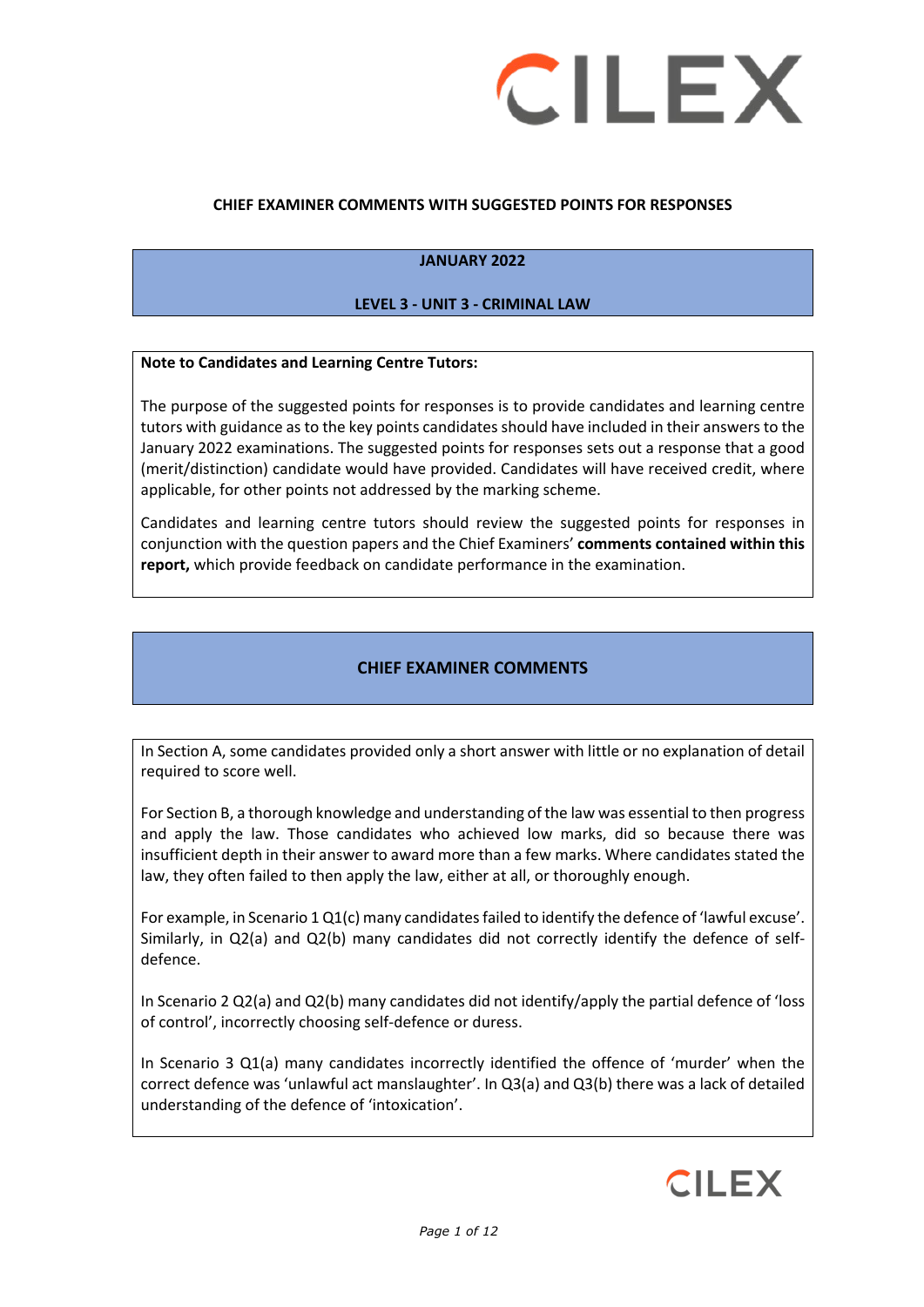Often there was also a lack of correct legal terminology which, in some cases, left it to the examiner to try and determine what the candidate meant. The use of such terminology is essential for a subject where words and phrases take on a meaning within the legal context in which they are used.

Use of relevant case law/statute is also essential to score the higher marks, and many candidates did not mention legal authorities to reinforce their answer(s).

### **CANDIDATE PERFORMANCE FOR EACH QUESTION**

#### **SECTION A**

### **Question 1**

Generally, well answered. A mark was available for stating that intention can be direct or indirect (oblique).

#### **Question 2**

Generally well answered. Some candidates did not identify 'duty situations'.

### **Question 3**

Many candidates failed to identify or explain that intention/recklessness as to the endangerment of life must be by means of the damage/destruction.

#### **Question 4**

Well answered, although a mark was available for explaining that arson is not a separate offence from basic/aggravated criminal damage.

#### **Question 5**

Generally well answered.

### **Question 6**

Many candidates did not identify or explain the objective Ghosh[1982] test (as amended).

#### **Question 7**

Many candidates did not identify that the principle(s) of strict liability is/are an exception to the general rule that *mens rea* is required.

#### **Question 8**

Many candidates did not identify that intent can be direct or indirect.

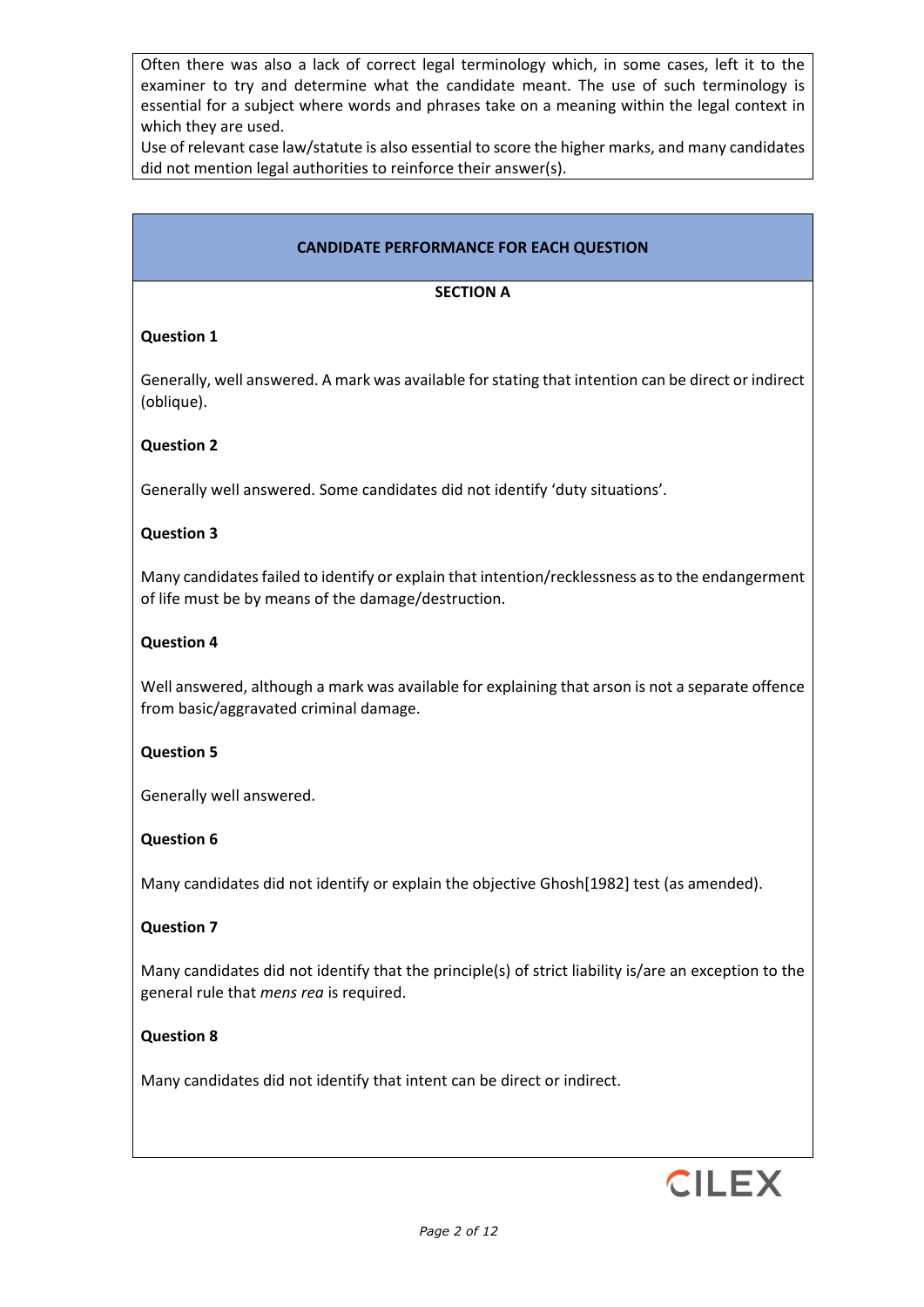### **Question 9**

Many candidates failed to identify that involuntary intoxication can be a defence to offences of specific and basic intent.

### **Question 10**

Generally well answered.

### **SECTION B**

### **Scenario 1**

### **Question 1(a)**

This tested the candidates' ability to identify the offence of 'simple' damage, and its constituent elements. The question was generally well answered.

### **(b)**

Many candidates did not properly conclude that the offence had been committed.

### **(c)**

Some candidates incorrectly stated that the defence was 'consent'. Many candidates did not identify that there must be a belief that the property must be in need of 'immediate' protection. Many candidates did not conclude that the defence was likely to be successful.

### **Question 2(a)**

Many candidates did not explain that the defence is a complete defence (if successful). Also, candidates often did not identify the subjective nature of part of the test and objective nature of part of the test.

# **(b)**

Many candidates did not identify that the possibility of retreat may be a relevant issue.

### **Question 3(a)**

Many candidates incorrectly identified the offence of 'attempted theft'.

### **(b)**

Many candidates incorrectly applied the offence of 'attempted theft'.

This was the most popular question. Candidates tend to connect well with the topic of Criminal Damage.

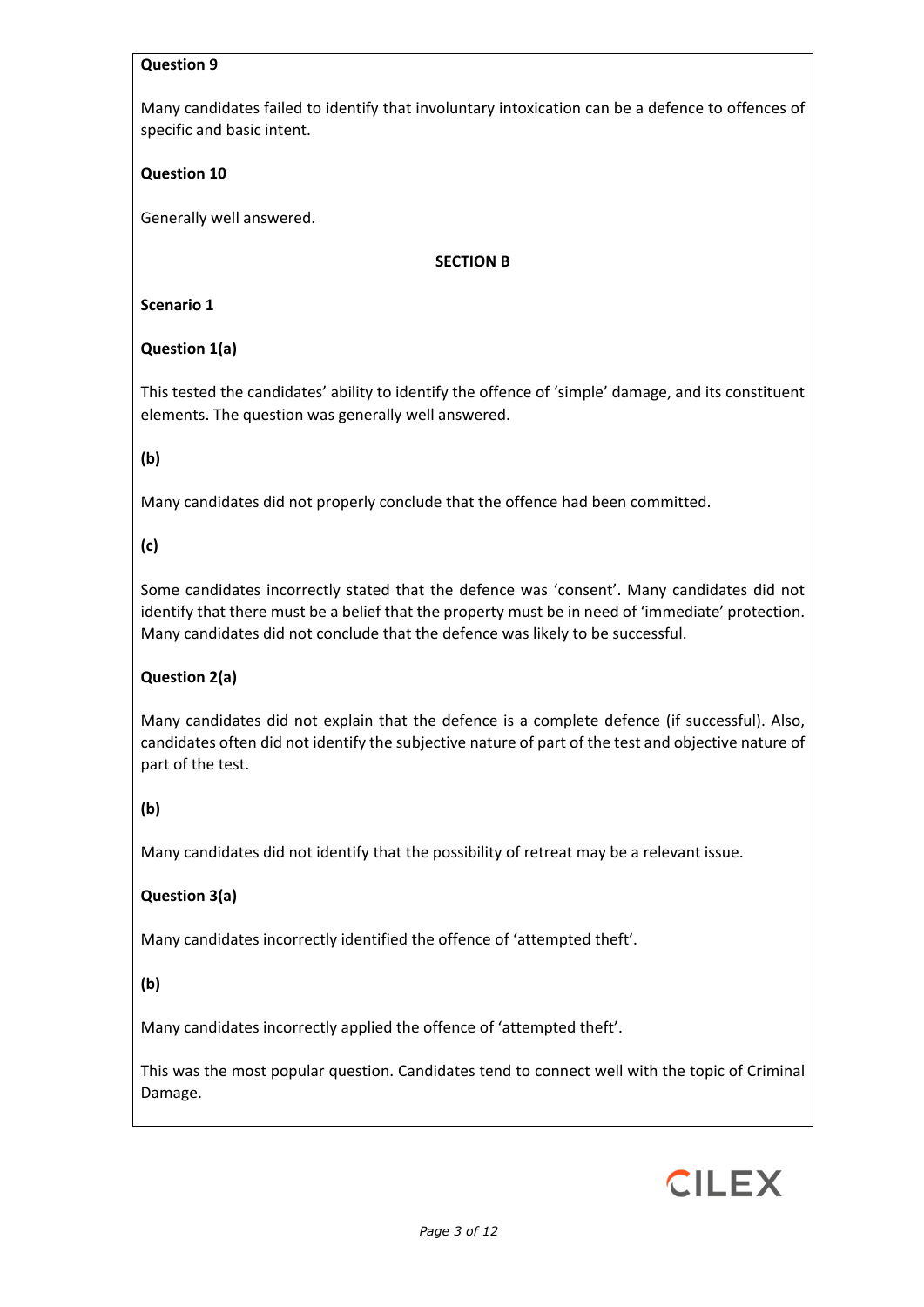Candidates did not apply the law of theft well, and failed to realise that the full offence had been committed (it was not an 'attempted theft').

**Scenario 2**

**Question 1(a)**

Generally, well answered.

**(b)** 

Some candidates did not apply the offence of murder thoroughly. E.g. there was a direct intention to kill (aim/purpose).

**(c)** 

Generally, well answered. Candidates tend to understand and apply the principles of causation in detail.

# **Question 2(a)**

Many candidates did not explain the partial defence of 'loss of control' in detail. E.g. It need not be sudden; revenge (or premediated) killings are excluded from the defence; infidelity (on its own) cannot be used.

Many candidates did not identify a relevant case.

**(b)** 

Some candidates did not apply all of the elements of the partial defence.

**Question 3(a)** Generally, well answered.

**(b)**

Generally, well answered.

Although the offence of murder is easily identified by candidates, the application of the elements lacks sufficient detail on many occasions.

Candidates will often not explain the partial defence of 'loss of control' in sufficient detail in order to score well. This has a knock-on effect where the candidate will then be unable to apply the partial defence with sufficient accuracy.

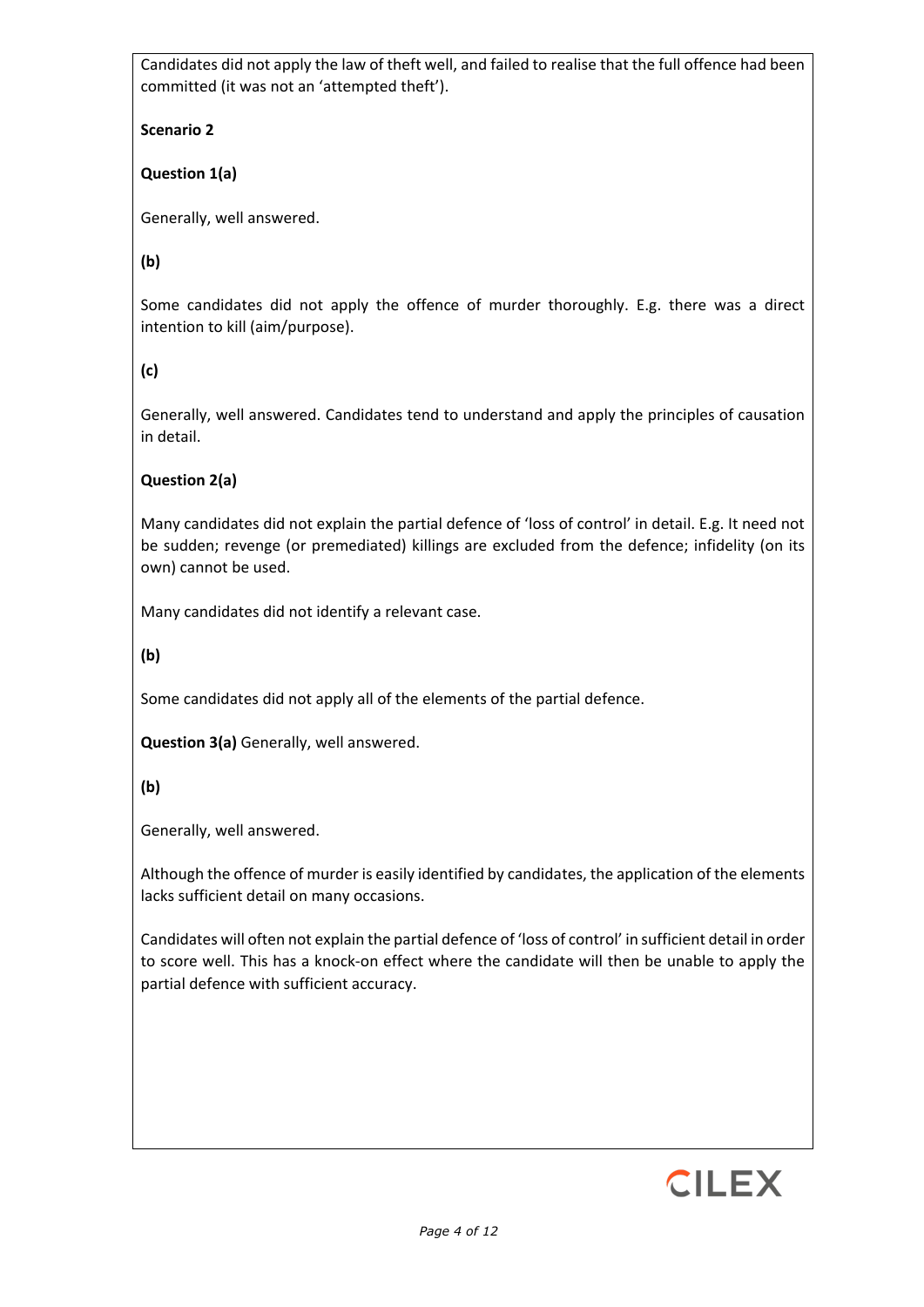### **Scenario 3**

# **Question 1(a)**

Many candidates incorrectly identified the offence as murder.

**(b)**

Because many of the key components of the offence of constructive manslaughter had not been identified in part (a), many candidates did not therefore apply them to this part of the question. Those who had correctly identified the offence often did not then apply the elements of the offence to the circumstances.

# **Question 2(a)**

Many candidates concentrated on the issue of causation (as part of gross negligence manslaughter), and did not explain the other elements of the offence.

# **(b)**

Many candidates correctly identified thar there was a duty which had been breached, although some did not specifically state that the conduct was an 'omission'.

# **Question 3(a)**

Although many candidates identified 'intoxication', they did not explain the rules in detail. E.g. when voluntary intoxication can be used a defence, and when involuntary intoxication can be used as a defence.

# **(b)**

Many candidates did not specify theft as a specific intent offence, or that her intoxication has not negated the mens rea of the offence

Candidates have often found it difficult to differentiate between murder and unlawful act manslaughter. This may be the reason why fewer candidates attempted this question. Similarly, the recurring issue was present here, where candidates are often not well prepared in their understanding and application of the defence of intoxication.

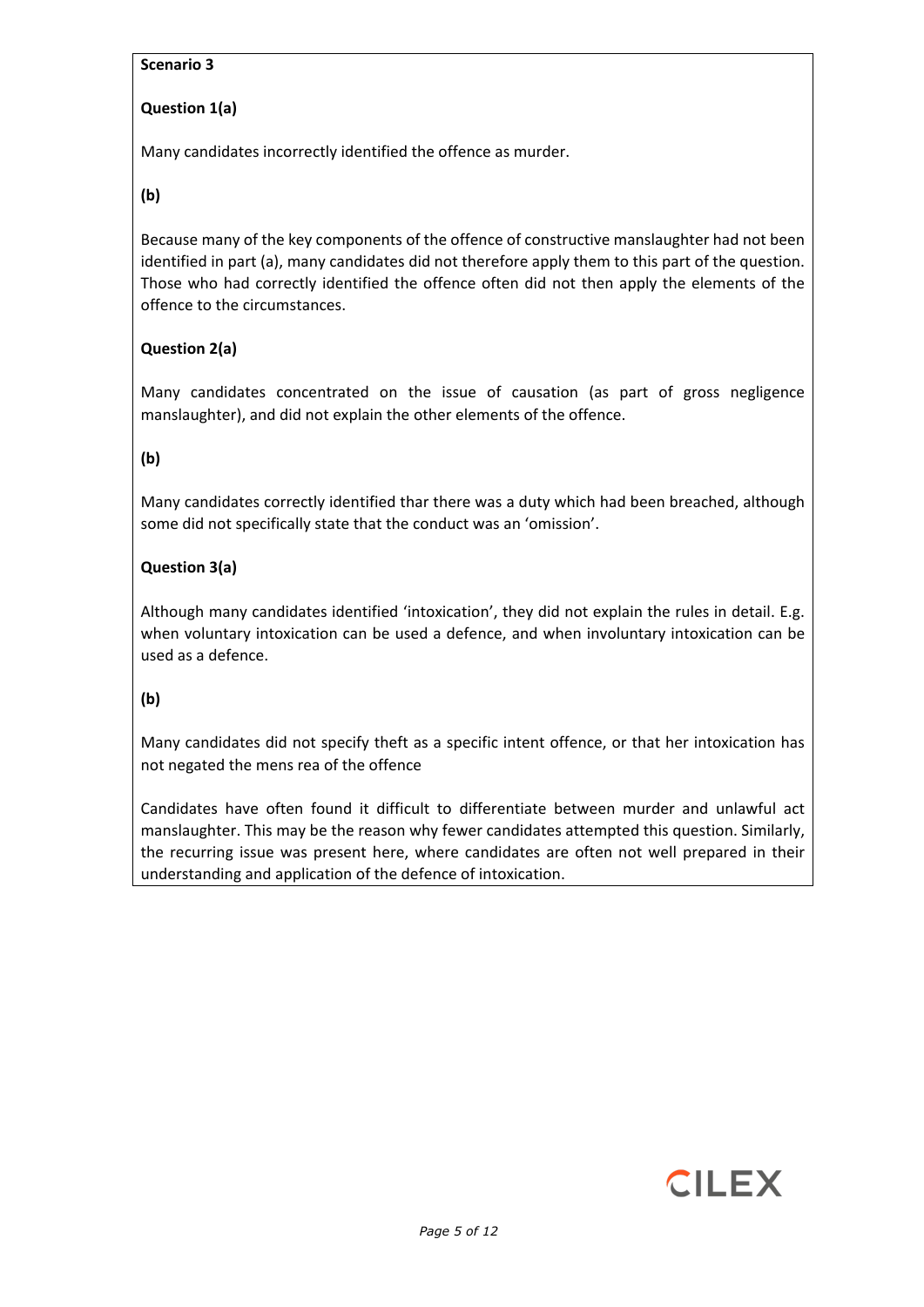# **SUGGESTED POINTS FOR RESPONSE**

# **LEVEL 3 - UNIT 3 - CRIMINAL LAW**

#### **Section A**

| Question<br>Number | Suggested points for responses                                        | <b>Max Marks</b> |
|--------------------|-----------------------------------------------------------------------|------------------|
| 1                  | The 'guilty mind'                                                     | 2                |
|                    | Intention                                                             |                  |
|                    | Can be direct or indirect (oblique)                                   |                  |
|                    | Recklessness                                                          |                  |
| $\mathbf{2}$       | The crime is defined in a way that it makes sense to say<br>$\bullet$ | $\overline{2}$   |
|                    | an omission will suffice (statutory offences)                         |                  |
|                    | A duty to act/duty situations                                         |                  |
|                    | Credit for any case e.g. Pittwood [1902] or facts of a<br>$\bullet$   |                  |
|                    | relevant case                                                         |                  |
| 3                  | Intention or recklessness                                             | 4                |
|                    | As to the destruction/damage of any property                          |                  |
|                    | Intention or recklessness as to the endangerment of life              |                  |
|                    | By means of the damage/destruction                                    |                  |
| 4                  | S1(3) Criminal Damage Act 1971<br>$\bullet$                           | 4                |
|                    | The offence is destroying/damaging criminal damage by<br>fire         |                  |
|                    | The offence can be committed as basic criminal damage                 |                  |
|                    | Or by aggravated criminal damage<br>$\bullet$                         |                  |
|                    | It is not a separate offence in its own right                         |                  |
| 5                  | Abnormality of mental functioning<br>$\bullet$                        | 3                |
|                    | Arising from a recognised medical condition                           |                  |
|                    | Substantially impairs D's ability to understand his                   |                  |
|                    | conduct, form a rational judgement, exercise self-control             |                  |
|                    | Provides an explanation for the killing                               |                  |
| 6                  | There are three occasions under s2 Theft Act 1968 when<br>$\bullet$   | 3                |
|                    | statute will say that a person is not dishonest.                      |                  |
|                    | It is now also an objective test as below                             |                  |
|                    | Based on what the defendant knew about the facts                      |                  |
|                    | Was the conduct dishonest by the standards of ordinary                |                  |
|                    | decent people                                                         |                  |
|                    | Case e.g. Ghosh(1982) as amended by Ivey(2017),                       |                  |
|                    | Patterson v DPP[2017] Bartonand Booth(2020)(1) or                     |                  |
|                    | Ivey[2017]                                                            |                  |
| 7                  | It is an exception to the general rule of mens rea<br>٠               | $\mathbf{2}$     |
|                    | The mens rea is not required (to be proven)                           |                  |
| 8                  | The conduct/consequence must be intended                              | 4                |
|                    | The intent can be direct                                              |                  |
|                    | Or indirect/oblique                                                   |                  |
|                    | Mention of case e.g. Jones [1990] Woollin[1998]                       |                  |
|                    | Recklessness will not suffice                                         |                  |
| 9                  | Involuntary intoxication is where the defendant has<br>$\bullet$      | 3                |
|                    | consumed an intoxicant without knowing it was an<br>intoxicant        |                  |

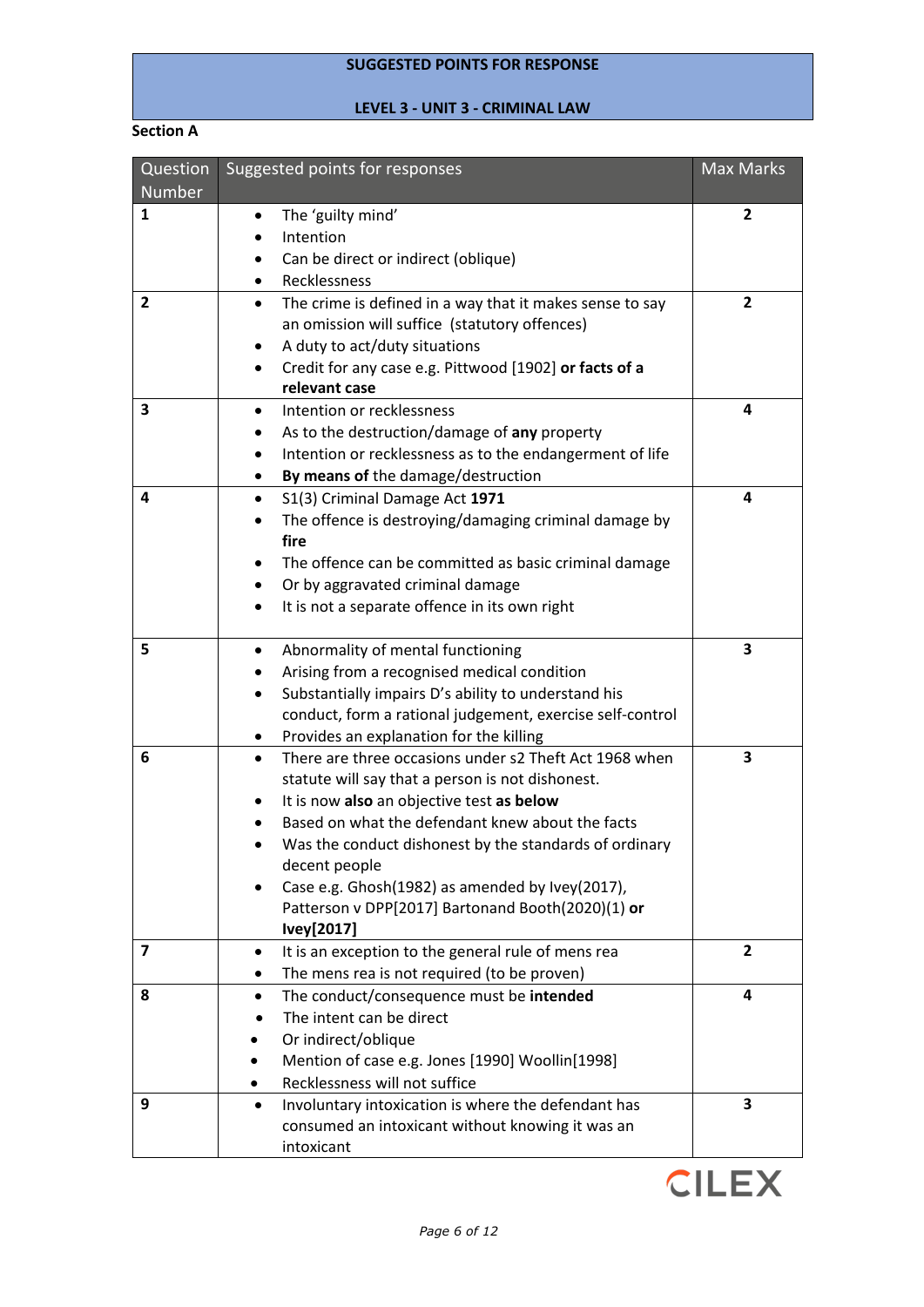|    | E.g. where a drink is spiked<br>Involuntary intoxication can be a defence to offences of<br>$\bullet$<br>specific and basic intent<br>Providing the defendant was so intoxicated as to be<br>$\bullet$<br>unable to form the mens rea of the offence |   |
|----|------------------------------------------------------------------------------------------------------------------------------------------------------------------------------------------------------------------------------------------------------|---|
| 10 | Must be a mistake of fact (not law)<br>The mistake must be genuine/honest<br>٠<br>But need not be reasonable                                                                                                                                         | 3 |
|    | Case e.g. Beckford (1987) or Gladstone Williams (1987<br><b>Section A Total:</b>                                                                                                                                                                     |   |

### **Section B - Scenario 1**

| Question<br><b>Number</b> | Suggested points for responses                                                                                                                                                                                                                                                                                                                                                                                                                                                                                                                                                                           | <b>Max Marks</b> |
|---------------------------|----------------------------------------------------------------------------------------------------------------------------------------------------------------------------------------------------------------------------------------------------------------------------------------------------------------------------------------------------------------------------------------------------------------------------------------------------------------------------------------------------------------------------------------------------------------------------------------------------------|------------------|
| Q <sub>1</sub> a          | An explanation of 'simple' criminal damage:                                                                                                                                                                                                                                                                                                                                                                                                                                                                                                                                                              | 5                |
|                           | Simple/basic criminal damage - s1(1) Criminal Damage<br>1.<br>Act 1971<br>Intentionally or recklessly<br>2.<br>Destroys or damages property (needs both + 'property')<br>3.<br>4. Belonging to another<br>Mention of relevant case law e.g. Hardman (1986), G and<br>5.<br>Another(2003)                                                                                                                                                                                                                                                                                                                 |                  |
| Q1b                       | An application of the offence of simple damage, to Adam's<br>situation                                                                                                                                                                                                                                                                                                                                                                                                                                                                                                                                   | 4                |
|                           | 1. Adam had the direct intention to damage the fence<br>2. It was his aim/purpose<br>There is damage/or destruction to the fence which is<br>3.<br>property<br>4. The fence belongs to another<br>Conclude that the offence of 'simple' Criminal Damage<br>5.                                                                                                                                                                                                                                                                                                                                            |                  |
| Q <sub>1</sub> c          | has been committed<br>Explanation and application of the defence of 'lawful excuse'                                                                                                                                                                                                                                                                                                                                                                                                                                                                                                                      | 6                |
|                           | Adam may be able to raise the defence of 'lawful<br>1<br>excuse'(S5(2)(b)) Criminal Damage Act 1971)<br>If successful then this is a complete defence<br>2<br>He would need to show that he believed/a belief the<br>3<br>property was in immediate need of protection<br>And the means adopted were reasonable in the<br>4<br>circumstances<br>Mention of case law e.g. Hill; Hall(1988), Chamberlain v<br>5<br>Lindon(1998);Denton[1982]<br>Whether Adam acted in order to protect property, is an<br>6<br>objective test (Johnson(1994))<br>Conclude that the defence is likely to be successful<br>7 |                  |
|                           | <b>Question 1 Total:</b>                                                                                                                                                                                                                                                                                                                                                                                                                                                                                                                                                                                 | 15 marks         |
|                           |                                                                                                                                                                                                                                                                                                                                                                                                                                                                                                                                                                                                          | <b>CILEX</b>     |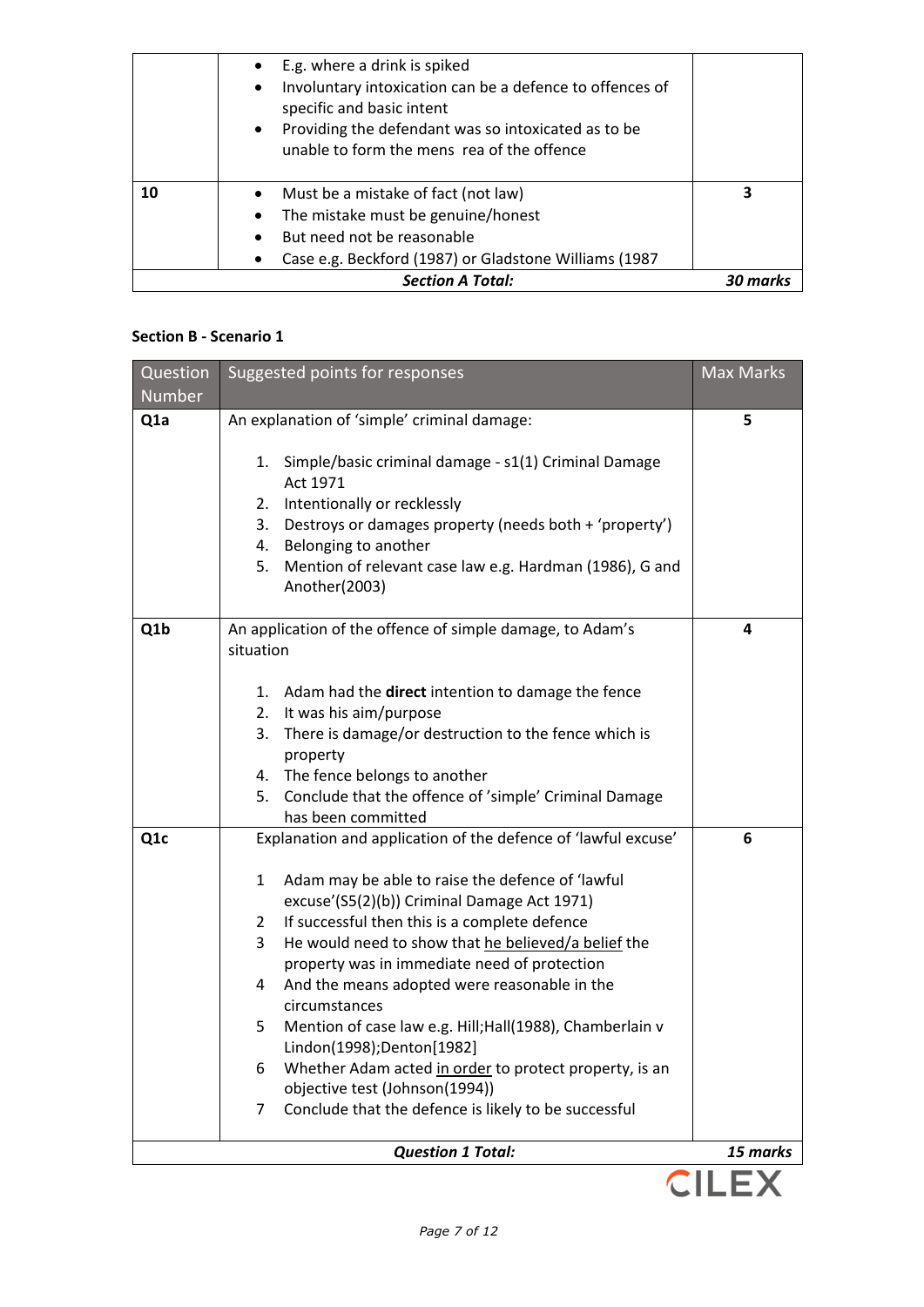| Q <sub>2</sub> a |                     | Identification of the defence of self-defence:                                   | 8        |
|------------------|---------------------|----------------------------------------------------------------------------------|----------|
|                  |                     |                                                                                  |          |
|                  | 1<br>$\overline{2}$ | There is a potential defence of self-defence<br>A complete defence if successful |          |
|                  | 3                   | There is no duty to retreat (or avoid)                                           |          |
|                  | 4                   | Although it can be taken into account                                            |          |
|                  | 5.                  | Adam may use reasonable force to protect himself                                 |          |
|                  | 6                   | Or protect property or prevent crime                                             |          |
|                  | $\overline{7}$      | The use of force must be necessary - a subjective test                           |          |
|                  | 8                   | In relation to the facts as they were (or the defendant                          |          |
|                  |                     | believed them to be)                                                             |          |
|                  | 9                   | It must be an honest belief                                                      |          |
|                  |                     | 10 The use of force must be proportionate - an objective                         |          |
|                  |                     | test                                                                             |          |
|                  |                     | 11 Excessive force is unreasonable                                               |          |
|                  |                     | 12 Mention of relevant case law e.g. Clegg(1995),                                |          |
|                  |                     | Martin(2000)                                                                     |          |
| Q <sub>2</sub> b |                     | Application of the defence of self-defence:                                      | 6        |
|                  |                     |                                                                                  |          |
|                  | 1                   | Adam may be able to use the defence of self-defence by                           |          |
|                  |                     | claiming he was protecting himself                                               |          |
|                  | $\mathbf{2}$        | The possibility of retreat is a relevant issue here                              |          |
|                  | 3                   | He believed it was necessary to use force                                        |          |
|                  | 4                   | It was an honest belief/reasonably held                                          |          |
|                  | 5.                  | In relation to the belief that he was going to be attacked                       |          |
|                  | 6                   | The amount of force used appears to be proportionate in                          |          |
|                  |                     | the circumstances                                                                |          |
|                  | $\overline{7}$      | A conclusion that the defence is likely to be successful                         |          |
|                  |                     | <b>Question 2 Total:</b>                                                         | 14 marks |
| Q3a              |                     | Identification of the offence of theft (s1 Theft Act 1968):                      | 5        |
|                  | 1                   | Theft s1Theft Act 1968                                                           |          |
|                  | $\overline{2}$      | Dishonestly                                                                      |          |
|                  | 3                   | Appropriates                                                                     |          |
|                  | 4                   | Property belonging to another                                                    |          |
|                  | 5                   | Intention to permanently deprive                                                 |          |
|                  |                     |                                                                                  |          |
| Q3b              |                     | Application of the law of theft                                                  | 6        |
|                  |                     |                                                                                  |          |
|                  | $\mathbf{1}$        | Dishonesty – none of the exceptions in s2 apply                                  |          |
|                  | $\overline{2}$      | Adam may be dishonest under the Ghosh (1982)                                     |          |
|                  |                     | test/Ivey (2017) (Barton and Booth(2020) CA may be<br>referred to)               |          |
|                  |                     |                                                                                  |          |
|                  | 3                   | Appropriation - Adam assumes the rights of the owner                             |          |
|                  | 4                   | Property - the sandwiches are real/tangible in this<br>instance                  |          |
|                  | 5.                  | Belonging to another -the sandwiches are Becky's                                 |          |
|                  |                     | property                                                                         |          |
|                  | 6                   | Intention to permanently deprive - Adam intended to                              |          |
|                  |                     | treat the sandwiches as his own                                                  |          |

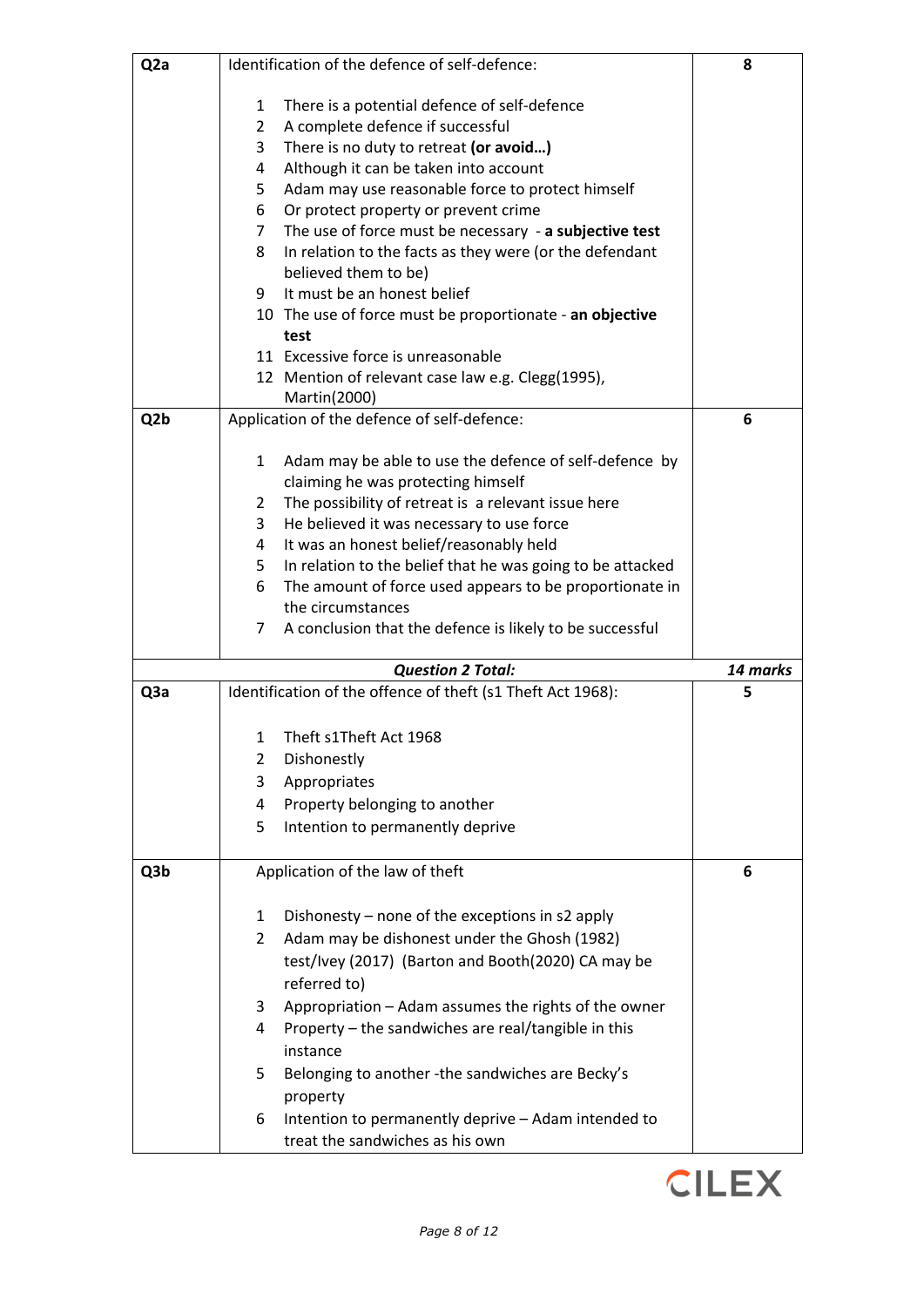|                          | Adam is guilty of theft even though he changes his mind |                        |          |
|--------------------------|---------------------------------------------------------|------------------------|----------|
| <b>Question 3 Total:</b> |                                                         | 11 marks               |          |
|                          |                                                         | <b>Scenario Total:</b> | 40 marks |

### **Section B - Scenario 2**

| Question         | Suggested points for responses                                                                                  | <b>Max Marks</b> |
|------------------|-----------------------------------------------------------------------------------------------------------------|------------------|
| Number           |                                                                                                                 |                  |
| Q <sub>1</sub> a | Identification and explanation of the offence of murder:                                                        | 7                |
|                  |                                                                                                                 |                  |
|                  | Identification of the offence of murder<br>1.                                                                   |                  |
|                  | 2. the unlawful killing<br>3. of a human being within the Queen's Peace                                         |                  |
|                  | 4. Malice aforethought                                                                                          |                  |
|                  | 5. A direct intention or oblique/indirect intention                                                             |                  |
|                  | Mention of case law e.g. Nedrick(1986), Woollin(1998) in<br>6.                                                  |                  |
|                  | relation to oblique intention                                                                                   |                  |
|                  | 7. to kill                                                                                                      |                  |
|                  | or cause GBH/really serious injury<br>8.                                                                        |                  |
| Q1b              | How the elements of the offence of murder apply to the scenario:                                                | 5                |
|                  | On the facts given Joel has a (direct) intention to kill<br>1.                                                  |                  |
|                  | 2. i.e. aim or purpose                                                                                          |                  |
|                  | 3. Indirect intention is an alternative for the jury to consider                                                |                  |
|                  | Indirect intention can be shown if the result was 'virtually<br>4.                                              |                  |
|                  | certain' to occur (and the defendant knew this)                                                                 |                  |
|                  | 5.<br>The killing is unlawful (there is no lawful excuse for Joel's<br>actions)                                 |                  |
|                  | The killing is of a human being and it is within the<br>6.                                                      |                  |
|                  | Queen's Peace                                                                                                   |                  |
| Q <sub>1</sub> c | An explanation of causation in fact and in law, as it applies to the                                            | 8                |
|                  | circumstances:                                                                                                  |                  |
|                  | Factual causation - the 'but for' test<br>1                                                                     |                  |
|                  | But for Joel putting poison in Dave's soup he would not<br>2<br>have died                                       |                  |
|                  | Relevant case White (1910), Pagett (1983)<br>3                                                                  |                  |
|                  | Legal causation<br>4                                                                                            |                  |
|                  | More than minimal cause<br>5                                                                                    |                  |
|                  | Need not be the sole cause<br>6                                                                                 |                  |
|                  | Joel's actions were the operating and substantial cause of<br>7                                                 |                  |
|                  | death/made a significant contribution                                                                           |                  |
|                  | Case law e.g. Cheshire(1991), Smith(1959)<br>8<br>9<br>Dr Smith's actions would not create a break in the chain |                  |
|                  | (Jordan(1956))                                                                                                  |                  |
|                  | 10 Conclude that Joel's actions caused Ben's death                                                              |                  |
|                  |                                                                                                                 |                  |
|                  |                                                                                                                 |                  |
|                  | <b>Question 1 Total:</b>                                                                                        | 20 marks         |

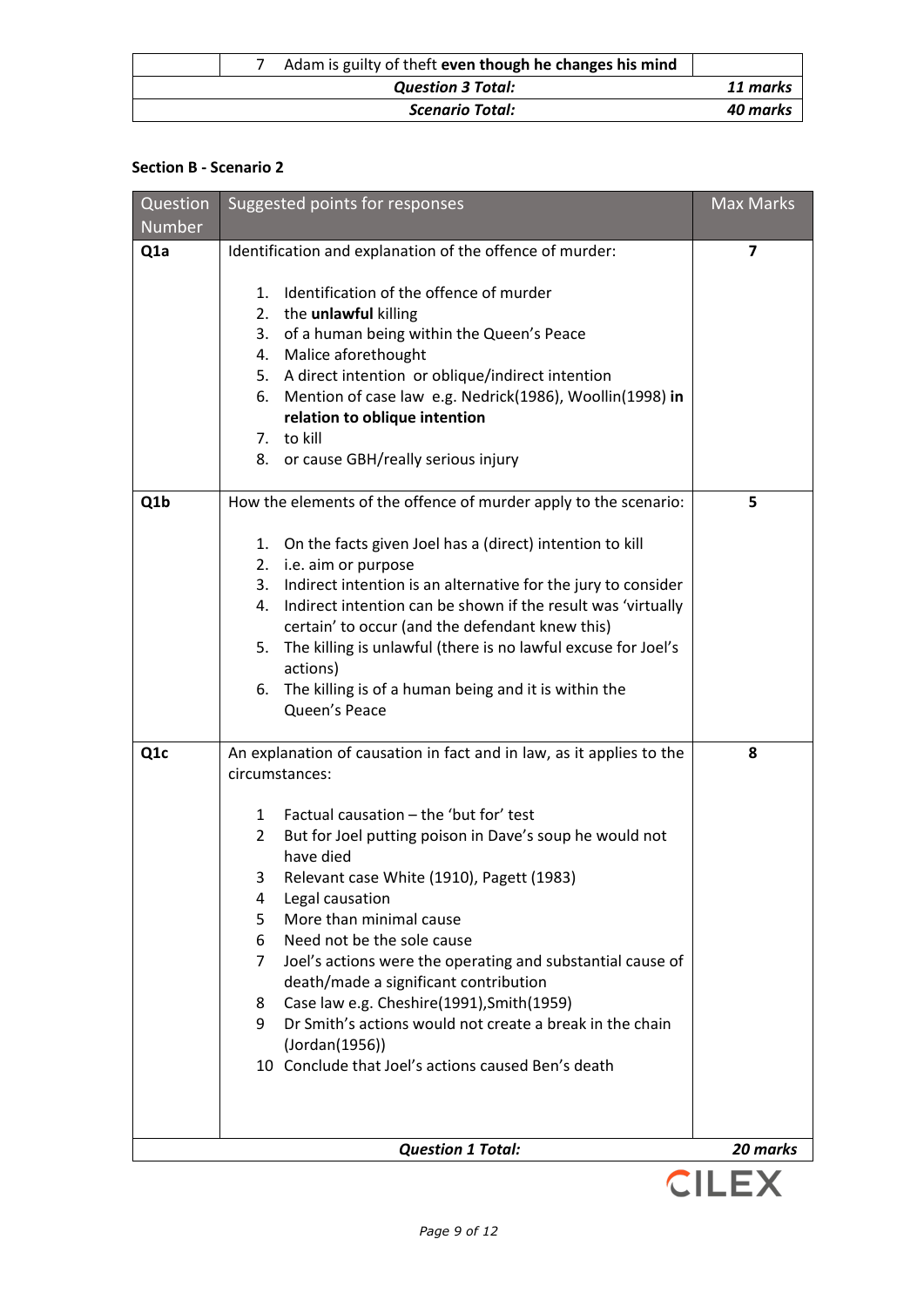| Q <sub>2</sub> a | Identification of the partial defence of 'loss of control:                                             | 8        |
|------------------|--------------------------------------------------------------------------------------------------------|----------|
|                  | Identification of loss of control<br>1                                                                 |          |
|                  | Under s54/S55 Coroner's and Justice Act 2009<br>$\overline{2}$                                         |          |
|                  | If successful it reduces liability from murder, to<br>3                                                |          |
|                  | (voluntary) manslaughter                                                                               |          |
|                  | There must be a loss of control<br>4                                                                   |          |
|                  | It need not be sudden<br>5                                                                             |          |
|                  | revenge/premeditated killings are excluded from the<br>6                                               |          |
|                  | defence                                                                                                |          |
|                  | Sexual infidelity is not (on its own) a qualifying trigger<br>7                                        |          |
|                  | There must be a qualifying trigger which is either:<br>8                                               |          |
|                  | 9<br>a fear of serious violence from the victim against the                                            |          |
|                  | defendant/ another identified person                                                                   |          |
|                  | 10 Or a thing/things said or done which constituted                                                    |          |
|                  | circumstances of an extremely grave character and                                                      |          |
|                  | caused the defendant to have a justifiable sense of being                                              |          |
|                  | seriously wronged                                                                                      |          |
|                  | 11 The objective 'third' test' - a reasonable person of D's age                                        |          |
|                  | and sex with a normal degree of tolerance and self-                                                    |          |
|                  | restraint would have acted in the same/similar way                                                     |          |
|                  | 12 Mention of a relevant case e.g. Richens(1993)                                                       |          |
|                  | Pearson(1992), Dawes(2013), Clinton(2012)                                                              |          |
|                  |                                                                                                        |          |
| Q <sub>2</sub> b | Application of the partial defence of loss of control:                                                 | 6        |
|                  |                                                                                                        |          |
|                  | Joel appears to have 'lost control'<br>$\mathbf{1}$<br>There is no evidence of revenge<br>$\mathbf{2}$ |          |
|                  | 3<br>The relevant qualifying trigger is the 'fear of serious                                           |          |
|                  | violence' against Henry                                                                                |          |
|                  | The objective third test may be met<br>4                                                               |          |
|                  | A person of Joel's age and sex<br>5                                                                    |          |
|                  | 6<br>And with a normal degree of tolerance /self-restraint and                                         |          |
|                  | in Joel's circumstances                                                                                |          |
|                  | Might have acted in the same/similar way<br>7                                                          |          |
|                  | Conclusion that the partial defence may apply here<br>8                                                |          |
|                  |                                                                                                        |          |
|                  | <b>Question 2 Total:</b>                                                                               | 14 marks |
| Q <sub>3</sub> a | Explanation of the doctrine of transferred malice:                                                     | 3        |
|                  |                                                                                                        |          |
|                  | The doctrine (principle) of transferred malice may apply                                               |          |
|                  | here                                                                                                   |          |
|                  | where the mens rea for the intended offence is                                                         |          |
|                  | transferred (to the unintended victim)                                                                 |          |
|                  | The mens rea can be intention or recklessness                                                          |          |
|                  | The crime actually committed must be of the same type                                                  |          |
|                  | Relevant case e.g. Latimer(1886), Mitchell(1983),                                                      |          |
|                  | Pembliton(1874) or facts or relevant case                                                              | 3        |
| Q3b              | Application of the doctrine of transferred malice:                                                     |          |
|                  | The mens rea is that of murder                                                                         |          |
|                  | In the current circumstances it is an Intention to kill                                                |          |
|                  |                                                                                                        |          |
|                  |                                                                                                        |          |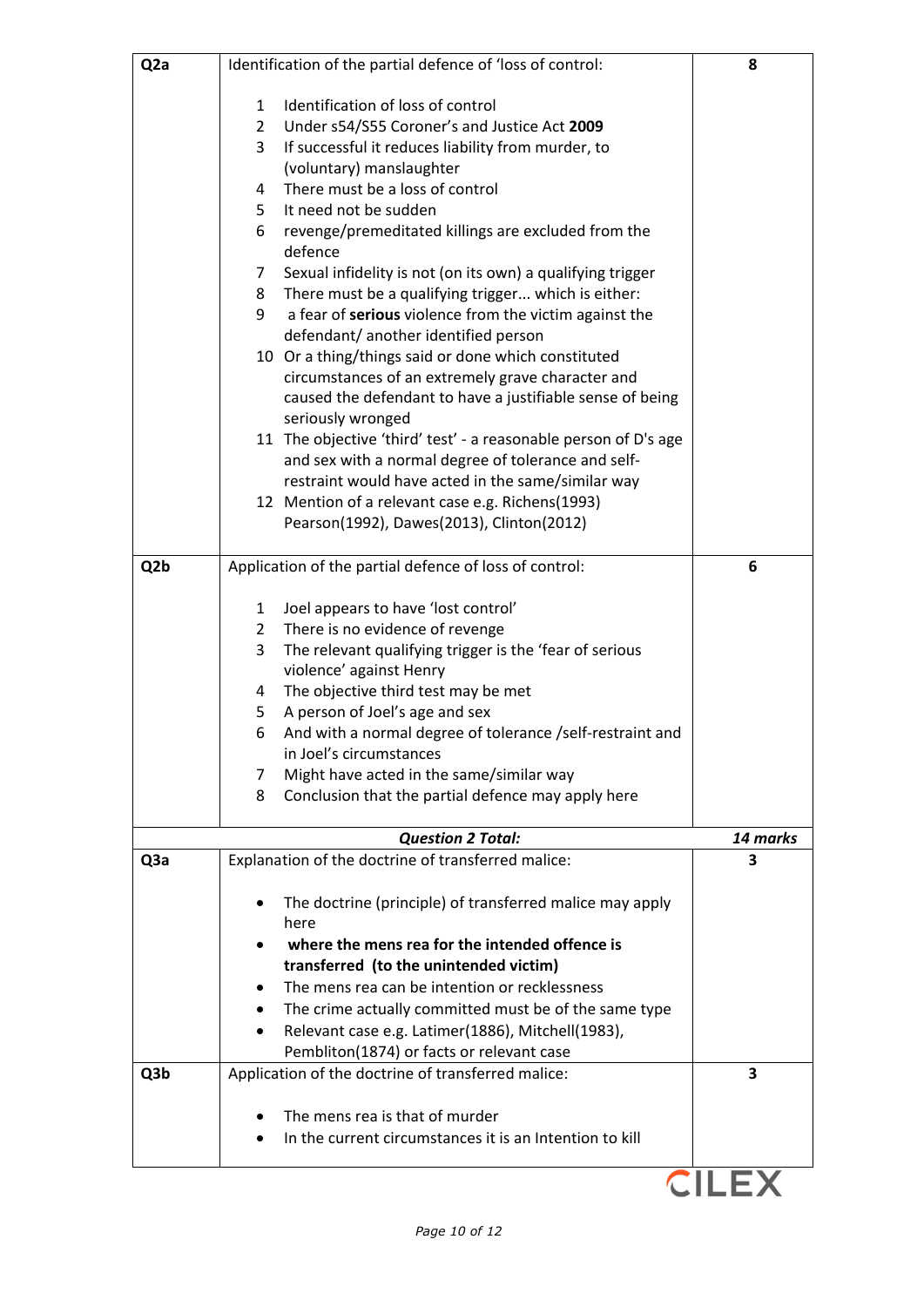|  |  |  | This mens rea is transferred to the colleague |  |  |
|--|--|--|-----------------------------------------------|--|--|
|--|--|--|-----------------------------------------------|--|--|

- The crime committed is the same type of crime
- Conclusion that transferred malice operates here

| <b>Question 3 Total:</b> | 6 marks  |
|--------------------------|----------|
| <b>Scenario Total:</b>   | 40 marks |

### **Section B - Scenario 3**

| Question         | Suggested points for responses | <b>Max Marks</b>                                          |                         |
|------------------|--------------------------------|-----------------------------------------------------------|-------------------------|
| <b>Number</b>    |                                |                                                           |                         |
| Q <sub>1</sub> a |                                | Explanation of the offence of Unlawful Act (constructive) | $\overline{\mathbf{z}}$ |
|                  |                                | manslaughter:                                             |                         |
|                  | $\mathbf{1}$                   | Sonia may have committed the offence of Unlawful Act      |                         |
|                  |                                | (constructive) manslaughter                               |                         |
|                  | 2                              | There must be an unlawful act/crime                       |                         |
|                  | 3                              | It must be an act and not an omission                     |                         |
|                  | 4                              | The mens rea is the mens rea for the unlawful act         |                         |
|                  | 5.                             | Case e.g. Franklin (1883), Lamb(1967), Lowe (1973)        |                         |
|                  | 6                              | The act must be objectively dangerous                     |                         |
|                  | $\overline{7}$                 | Case e.g. Church(1965), DPP v Newbury and Jones           |                         |
|                  |                                | (1976)                                                    |                         |
|                  | 8                              | The act must cause death                                  |                         |
|                  |                                |                                                           |                         |
| Q <sub>1</sub> b |                                | Application of the offence of unlawful act manslaughter   | 5                       |
|                  | $\mathbf{1}$                   | In Sonia's case she has committed an unlawful act -       |                         |
|                  |                                | assault                                                   |                         |
|                  | 2                              | under the circumstances it would appear to be             |                         |
|                  |                                | dangerous                                                 |                         |
|                  | 3                              | Seen objectively                                          |                         |
|                  | 4                              | Case e.g. Church(1965), Larkin(1943), Goodfellow(1986)    |                         |
|                  | 5                              | The principles of causation in fact (the 'but for' test)  |                         |
|                  | 6                              | and causation in law are satisfied                        |                         |
|                  | 7                              | Conclusion that all of the elements of the offence appear |                         |
|                  |                                | to be satisfied                                           |                         |
|                  |                                | <b>Question 1 Total:</b>                                  | 12 marks                |
| Q <sub>2</sub> a |                                | Involuntary manslaughter - gross negligence manslaughter  | 10                      |
|                  |                                | 1 Involuntary manslaughter                                |                         |
|                  | $\overline{2}$                 | Gross negligence manslaughter                             |                         |
|                  | 3                              | The mens rea is less than that of murder                  |                         |
|                  | 4                              | Conduct – an act or omission                              |                         |
|                  | 5                              | There must be a duty of care                              |                         |
|                  | 6                              | The duty must be breached                                 |                         |
|                  | $\overline{7}$                 | Breach of duty creates a risk of death                    |                         |
|                  | 8                              | Which is obvious to a reasonable person                   |                         |
|                  | 9                              | The breach causes the death                               |                         |